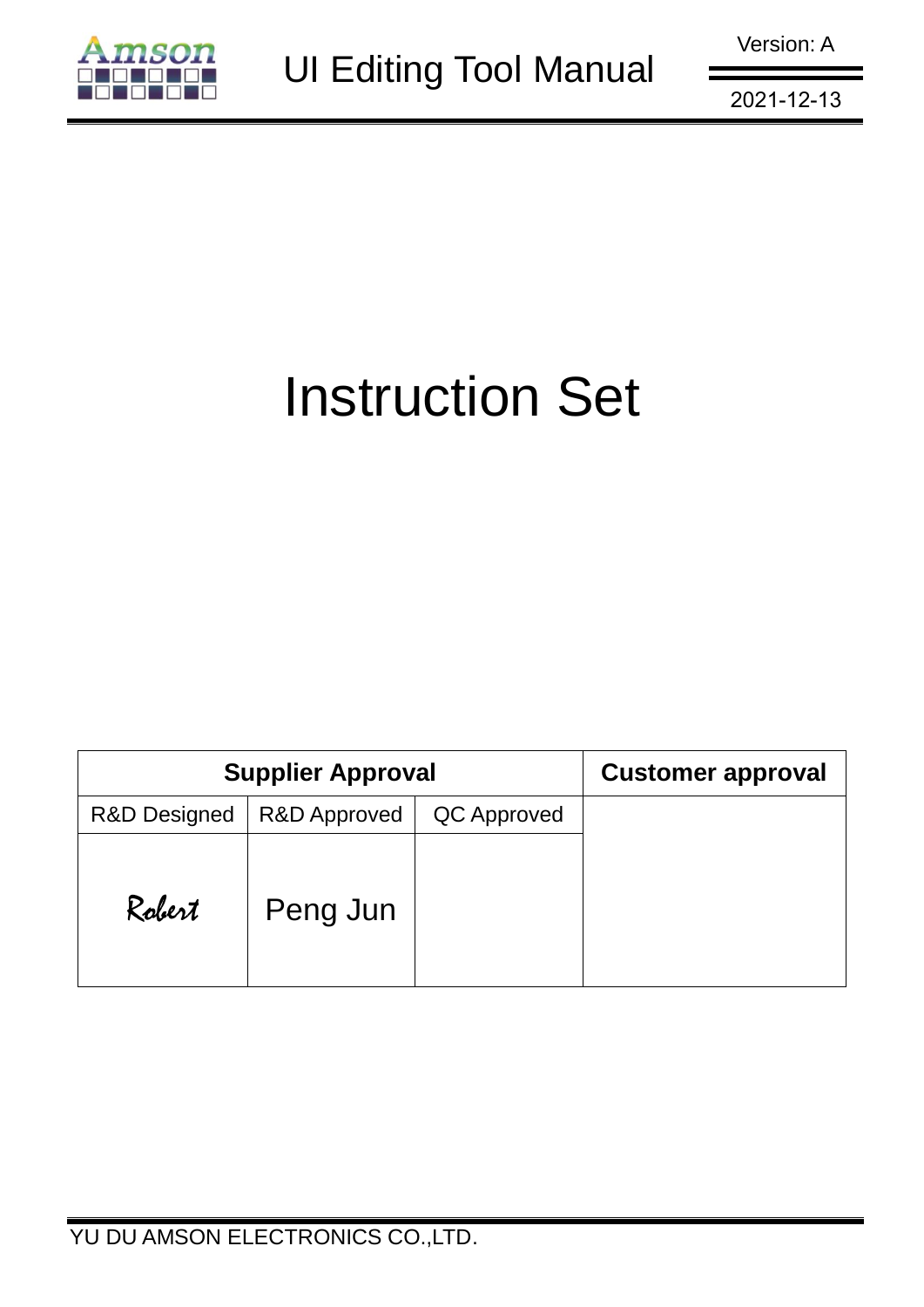

Version: A

2021-12-13

## Revision Record

| <b>REV NO.</b> | <b>REV DATE</b> | <b>CONTENTS</b>  | <b>Note</b> |
|----------------|-----------------|------------------|-------------|
| $\mathsf{A}$   | 2021.04.07      | <b>NEW ISSUE</b> |             |
| $\mathsf{A}$   | 2021.12.13      | ADD COMMAND      | P. 11       |
|                |                 |                  |             |
|                |                 |                  |             |
|                |                 |                  |             |
|                |                 |                  |             |
|                |                 |                  |             |
|                |                 |                  |             |
|                |                 |                  |             |
|                |                 |                  |             |
|                |                 |                  |             |
|                |                 |                  |             |
|                |                 |                  |             |
|                |                 |                  |             |
|                |                 |                  |             |
|                |                 |                  |             |
|                |                 |                  |             |
|                |                 |                  |             |
|                |                 |                  |             |
|                |                 |                  |             |
|                |                 |                  |             |
|                |                 |                  |             |
|                |                 |                  |             |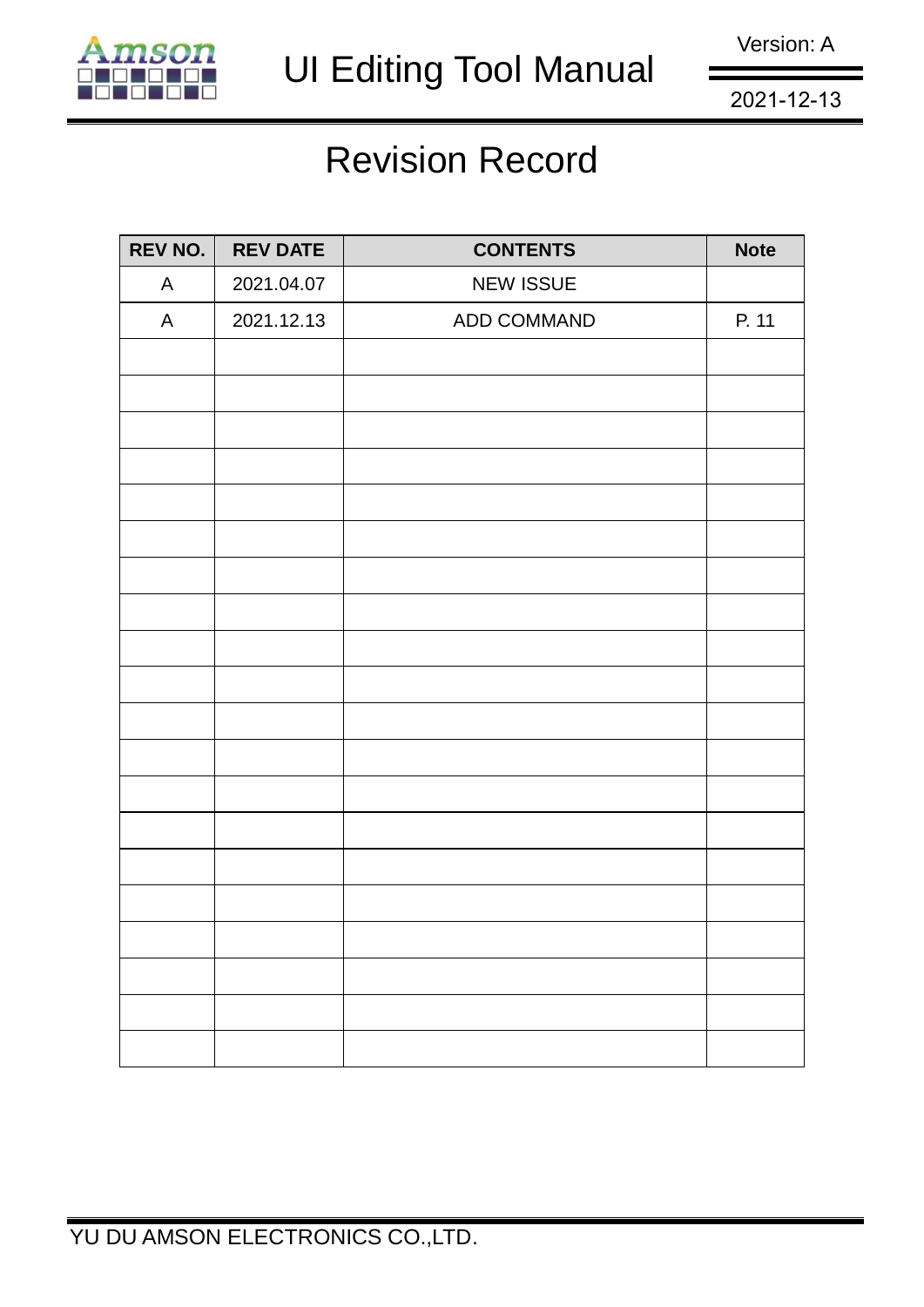

# Table of Contents

| <b>List</b>    | <b>Description</b>       | Page No.       |
|----------------|--------------------------|----------------|
|                | Cover                    |                |
|                | <b>Revision Record</b>   | 2              |
|                | <b>Table of Contents</b> | 3              |
| 1              | Scope                    | $\overline{4}$ |
| 2              | General Information      | 4              |
| 3              | User Interface           | 4              |
| $\overline{4}$ | Libraries                | 5              |
| 5              | <b>Functions</b>         | 6              |
| 6              | Widgets                  | $\overline{7}$ |
| $\overline{7}$ | Programming              | 11             |
|                |                          |                |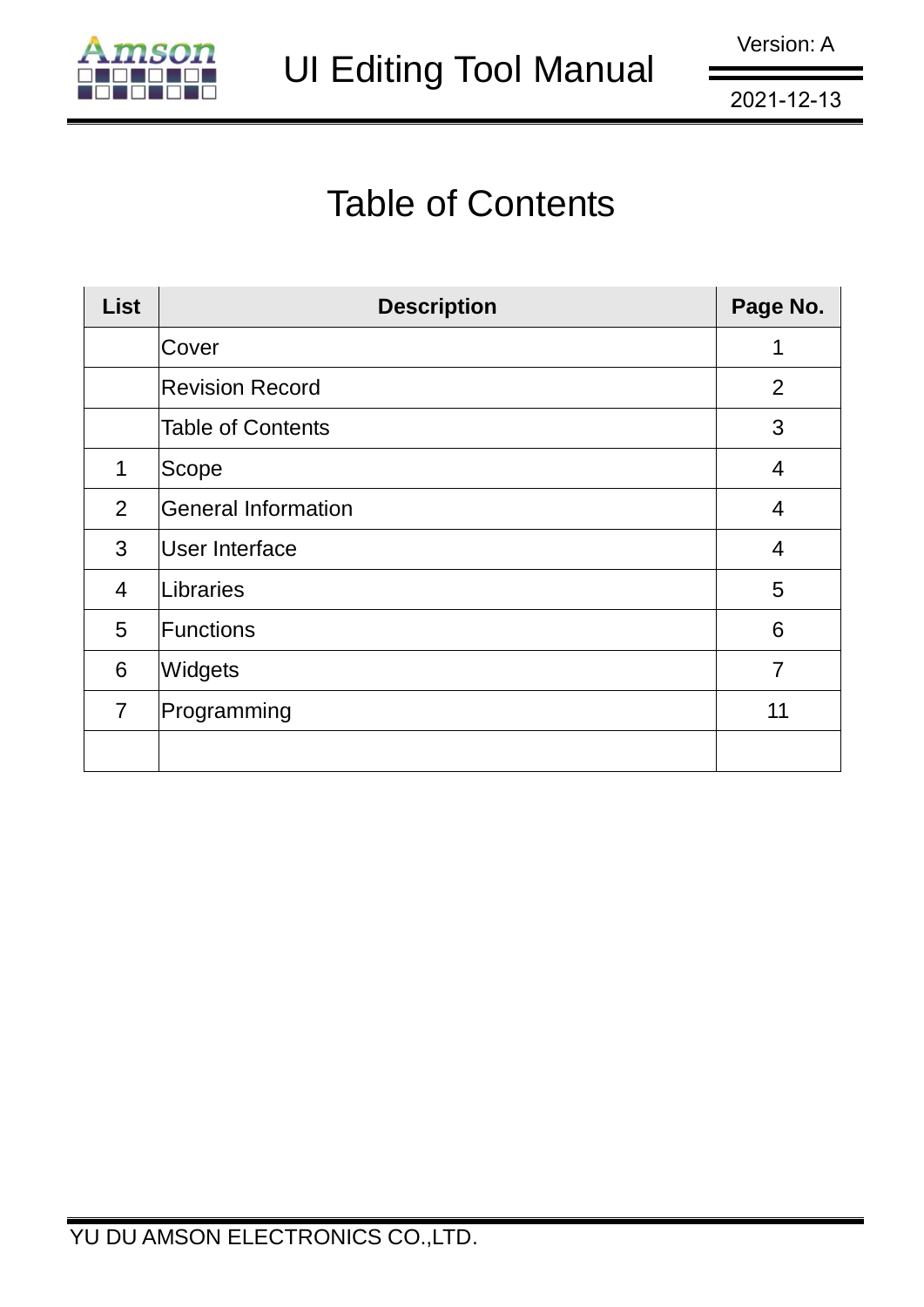

#### **1. Scope**

This manual defines general instruction for the UI Editing Tool for UART TFT LCD module supplied by AMSON electronics.

#### **2. General Information**

There are several widgets for designing the user interface. By clicking any widget, the corresponding icon will show on the window. User can set various attributes, e.g. the location, size, text in the right column.



#### **3. User Interface**

User can create new User Interface, in which they can set pictures, buttons, gauges, and so on. Note that the maximum quantity of UI is 10.

| Add UI<br>Del. UI |
|-------------------|
| UI                |
| main              |
| Pasta             |
| Noodles           |
| Hamburger         |
| Pancake           |
| Soup              |
| Dessert           |
|                   |

**\*** A maximum of 32 objects is limited for each UI.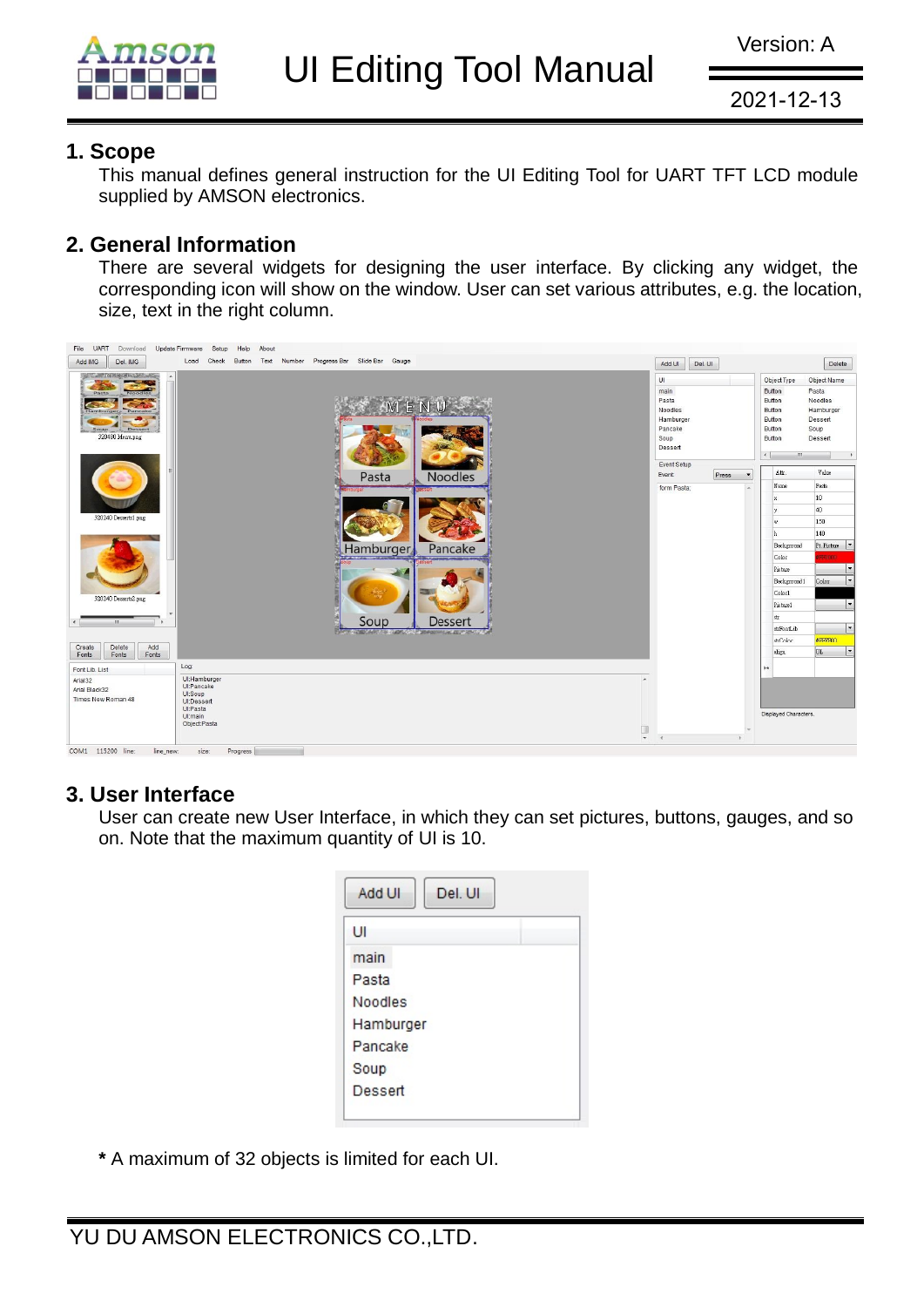

#### **4. Libraries**

User can store up to 40 images. Note that the resolution of the image must be the same as that of the TFT LCD module while choosing Ext. Picture for the background of the UI.



User must Create Fonts before inputting text.

| Fonts                  | Delete<br>Fonts | Add<br>Fonts |
|------------------------|-----------------|--------------|
| Font Lib. List         |                 |              |
| Arial 56               |                 |              |
| Calibri 48             |                 |              |
| <b>Times New Roman</b> |                 |              |

**\*** A maximum of 16 ascii characters is limited for the name length of each file.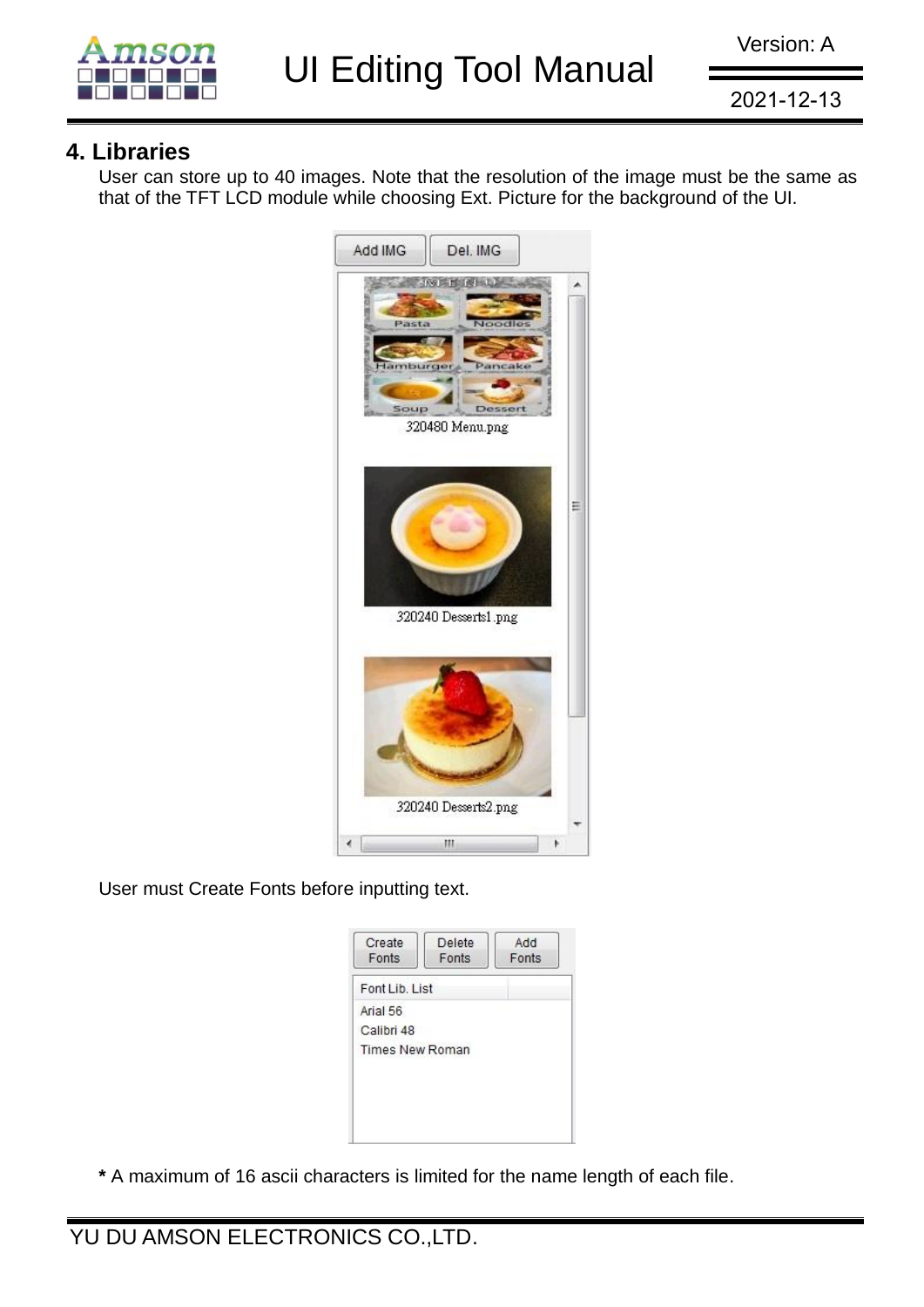

### **5. Functions**

| <b>Item</b>            | <b>Attributes</b>                                                                                                                                              |
|------------------------|----------------------------------------------------------------------------------------------------------------------------------------------------------------|
| File                   | New, open, save and exit.                                                                                                                                      |
| <b>UART</b>            | Choose the corresponding port and Baud Rate.<br>The Baud Rate is used for setting the communication baud rate between<br>the UART TFT LCD module and the host. |
| <b>Update Firmware</b> | Open a *.bin file and update the firmware.                                                                                                                     |
| Setup                  | To be decided.                                                                                                                                                 |
| Help                   | Link to the UI Editing Tool Manual.                                                                                                                            |
| About                  | Describe the software version.                                                                                                                                 |
| Load                   | Upload the user interface(s.)                                                                                                                                  |
| Check                  | Choose the object and check its code; Simulation works as a simulator.                                                                                         |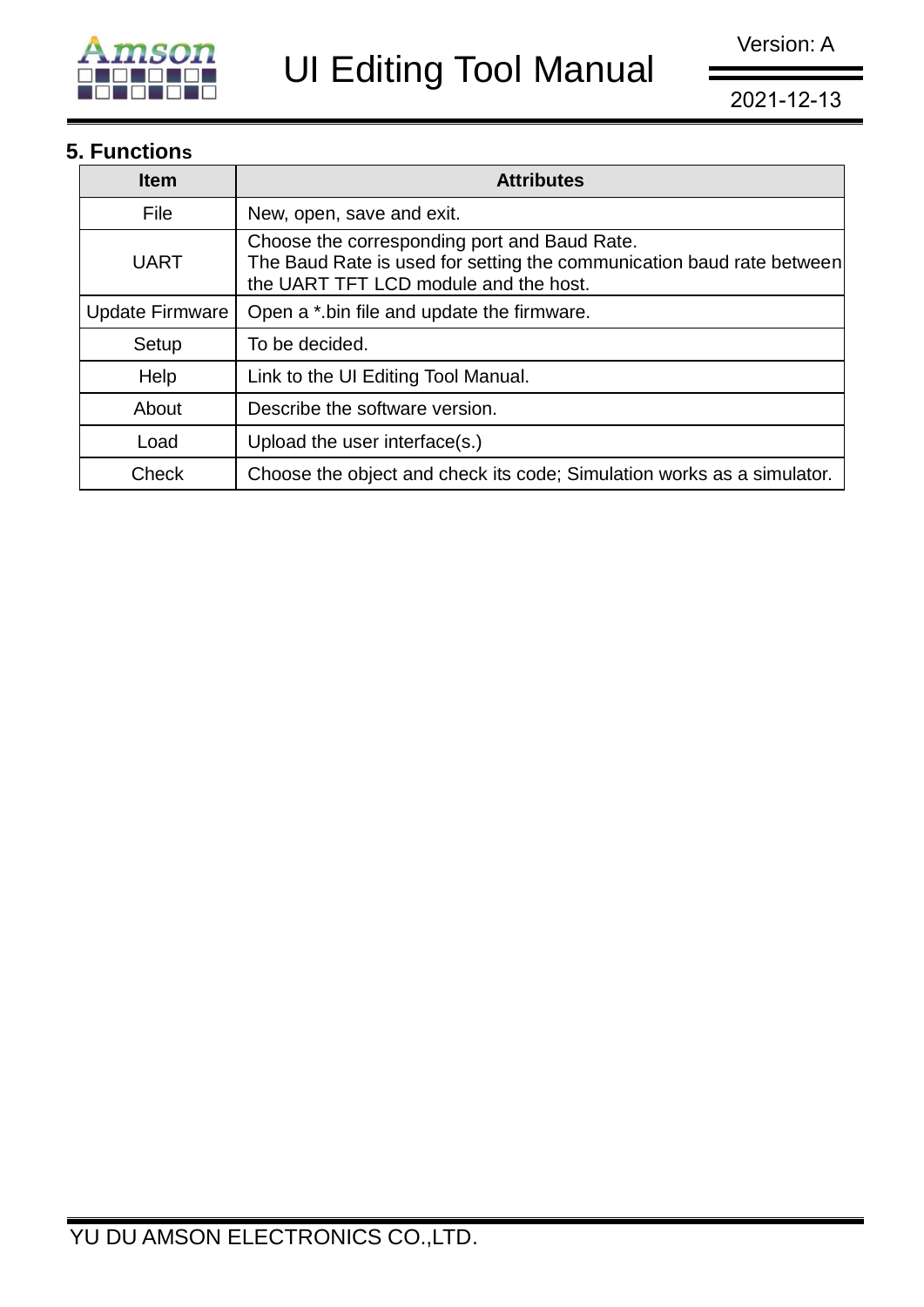

2021-12-13

### **6. Widgets**

| <b>Item</b>   | <b>Attributes</b>                                                                                                                                                                                                                                        |   |  |  |  |  |  |  |  |
|---------------|----------------------------------------------------------------------------------------------------------------------------------------------------------------------------------------------------------------------------------------------------------|---|--|--|--|--|--|--|--|
|               | With location, background (color, picture or transparent) and str<br>(text,) user can set the Background & Background1 to make a simple<br>color button or a self-made one by Ext. Picture.                                                              |   |  |  |  |  |  |  |  |
|               | Color<br>Background                                                                                                                                                                                                                                      | ▼ |  |  |  |  |  |  |  |
|               | Color<br>#808080                                                                                                                                                                                                                                         |   |  |  |  |  |  |  |  |
|               | Send<br>Picture                                                                                                                                                                                                                                          | ▼ |  |  |  |  |  |  |  |
|               | Background1<br>Color                                                                                                                                                                                                                                     | ▼ |  |  |  |  |  |  |  |
|               | Color1<br>#C0C0C0<br>$\operatorname{\mathsf{Q}}$ press                                                                                                                                                                                                   |   |  |  |  |  |  |  |  |
|               | Picture1                                                                                                                                                                                                                                                 | ▼ |  |  |  |  |  |  |  |
|               | Send<br>str                                                                                                                                                                                                                                              |   |  |  |  |  |  |  |  |
|               | 8klarA<br>strFontLib<br>Send                                                                                                                                                                                                                             | ▼ |  |  |  |  |  |  |  |
|               | 0000080<br>strColor                                                                                                                                                                                                                                      |   |  |  |  |  |  |  |  |
|               | CC.<br>align                                                                                                                                                                                                                                             |   |  |  |  |  |  |  |  |
| <b>Button</b> | <b>MENU</b><br>Background<br>Ext. Picture<br>Color<br>BUTTON1<br>Picture<br>press<br>Background1<br>Ext. Picture<br>Color1<br>tenu<br>BUTTON2<br>Picture1<br>In the Event column, user can set up the program when the button is<br>pressed or released. |   |  |  |  |  |  |  |  |
|               | Event Setup<br>Event:<br>Press<br>form Pasta;                                                                                                                                                                                                            |   |  |  |  |  |  |  |  |
|               |                                                                                                                                                                                                                                                          |   |  |  |  |  |  |  |  |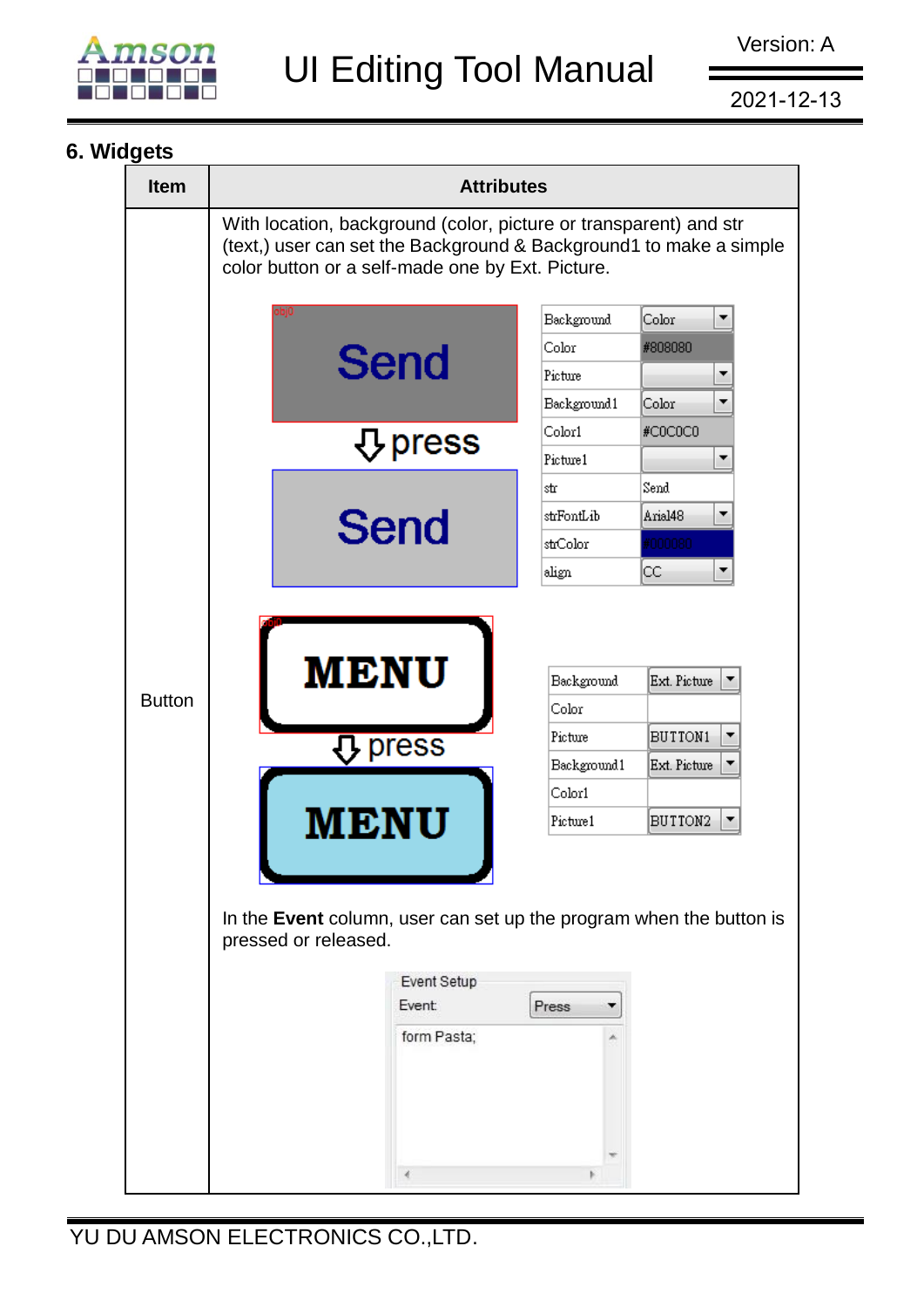

Version: A

2021-12-13

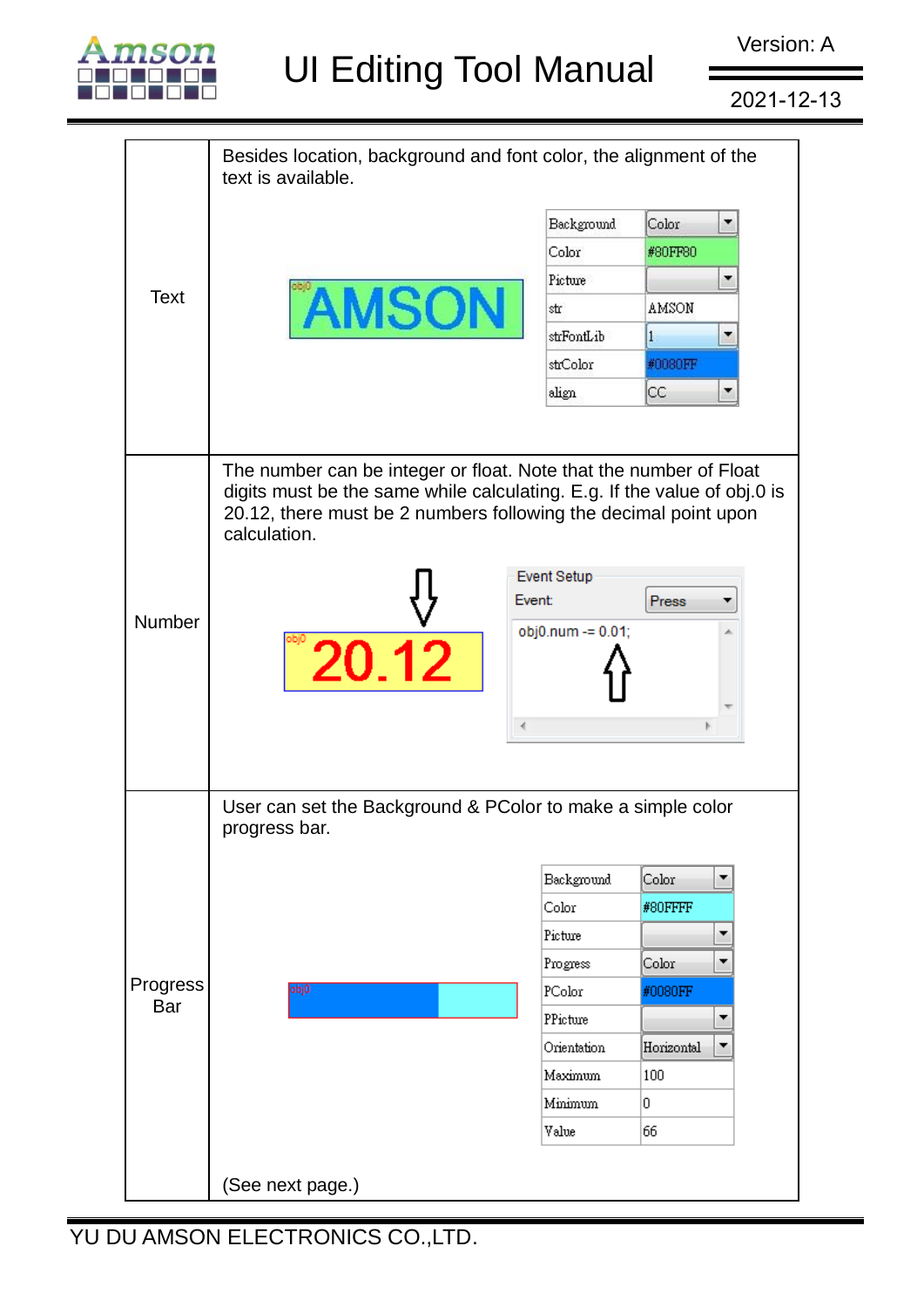

2021-12-13

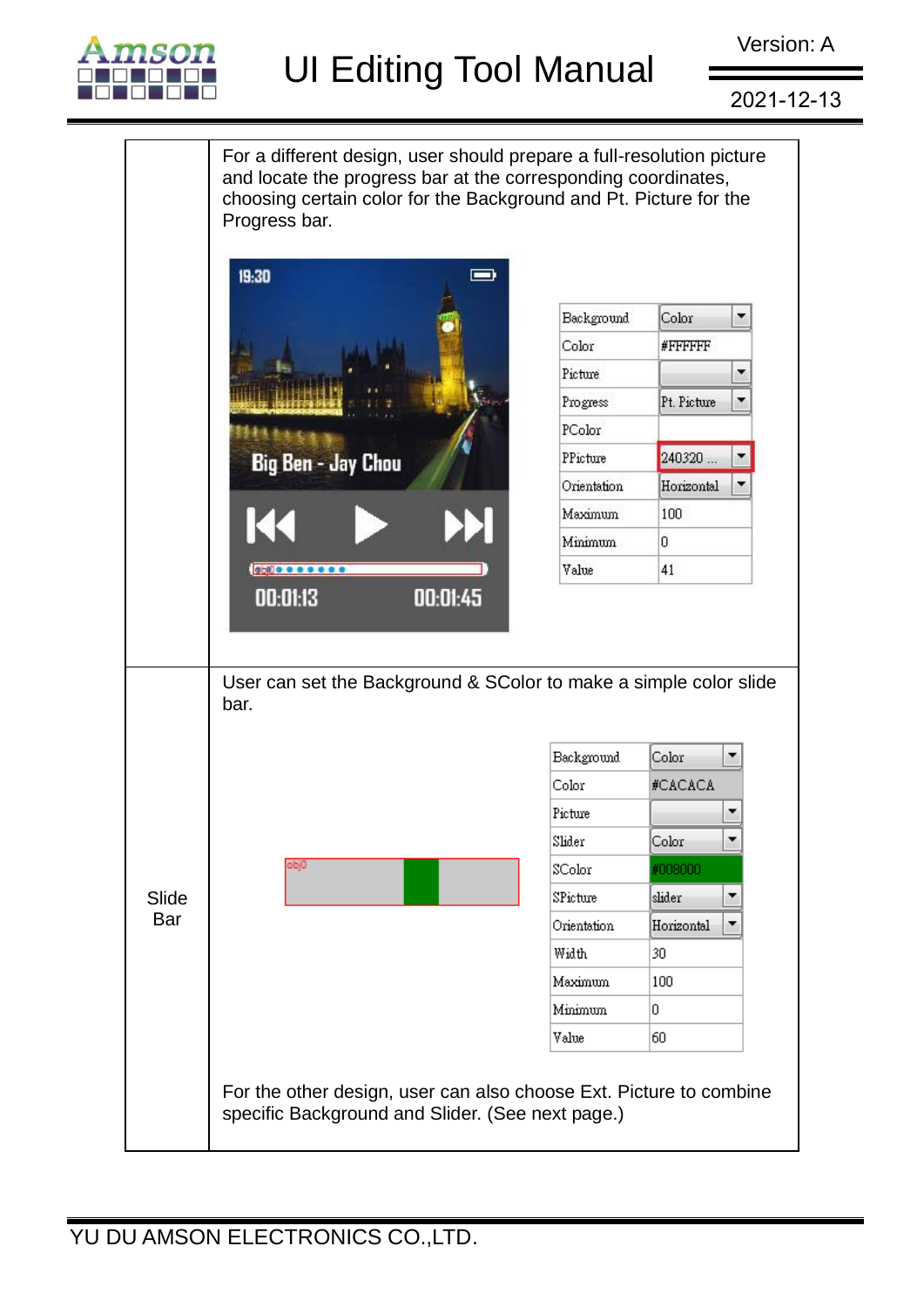

2021-12-13

|       |                                                                                                                |      |    |     | Background  |          | Ext. Picture<br>▼ |              |  |
|-------|----------------------------------------------------------------------------------------------------------------|------|----|-----|-------------|----------|-------------------|--------------|--|
|       |                                                                                                                |      |    |     | Color       |          |                   |              |  |
|       |                                                                                                                |      |    |     | Picture     |          | slider bar<br>▼   |              |  |
|       |                                                                                                                |      |    |     | Slider      |          | Ext. Picture<br>▼ |              |  |
|       | obj0                                                                                                           |      |    |     | SColor      |          |                   |              |  |
|       |                                                                                                                |      |    |     | SPicture    | slider   | ▼                 |              |  |
|       |                                                                                                                |      |    |     | Orientation |          | Horizontal<br>▼   |              |  |
|       |                                                                                                                |      |    |     | Width       | 40       |                   |              |  |
|       |                                                                                                                |      |    |     | Maximum     | 100      |                   |              |  |
|       |                                                                                                                |      |    |     | Minimum     | O.       |                   |              |  |
|       |                                                                                                                |      |    |     | Value       | 60       |                   |              |  |
|       |                                                                                                                | obj0 |    |     | Color       | #FFFFFFF |                   |              |  |
|       |                                                                                                                |      |    |     |             |          |                   |              |  |
|       |                                                                                                                |      |    |     | Background  | Color    | ۰                 |              |  |
|       |                                                                                                                |      |    |     | Picture     |          | ۰                 |              |  |
|       |                                                                                                                |      |    |     |             |          |                   |              |  |
|       |                                                                                                                |      |    |     |             |          | ۰                 |              |  |
|       |                                                                                                                |      |    |     | Gauge       | Color    |                   |              |  |
|       |                                                                                                                |      |    |     | GColor      | #008000  |                   |              |  |
|       |                                                                                                                |      |    |     | Length      | 50       |                   |              |  |
|       |                                                                                                                |      |    |     | Thickness   | 5        |                   |              |  |
|       |                                                                                                                |      |    |     | Value       | 320      |                   |              |  |
| Gauge | For the other Background, user can choose Ext. Picture, transparent<br>or Pt. Picture depending on the design. |      | 60 |     |             |          | Background        | Ext. Picture |  |
|       |                                                                                                                | 40   |    | 80  |             | Color    |                   |              |  |
|       |                                                                                                                |      |    |     |             | Picture  |                   | Gauge        |  |
|       |                                                                                                                |      |    |     |             | Gauge    |                   | Color        |  |
|       | 20                                                                                                             |      |    |     | 100         | GColor   |                   | #008000      |  |
|       |                                                                                                                |      |    |     |             | Length   |                   | 50           |  |
|       |                                                                                                                | 0    |    | 120 |             |          | Thickness         | 5            |  |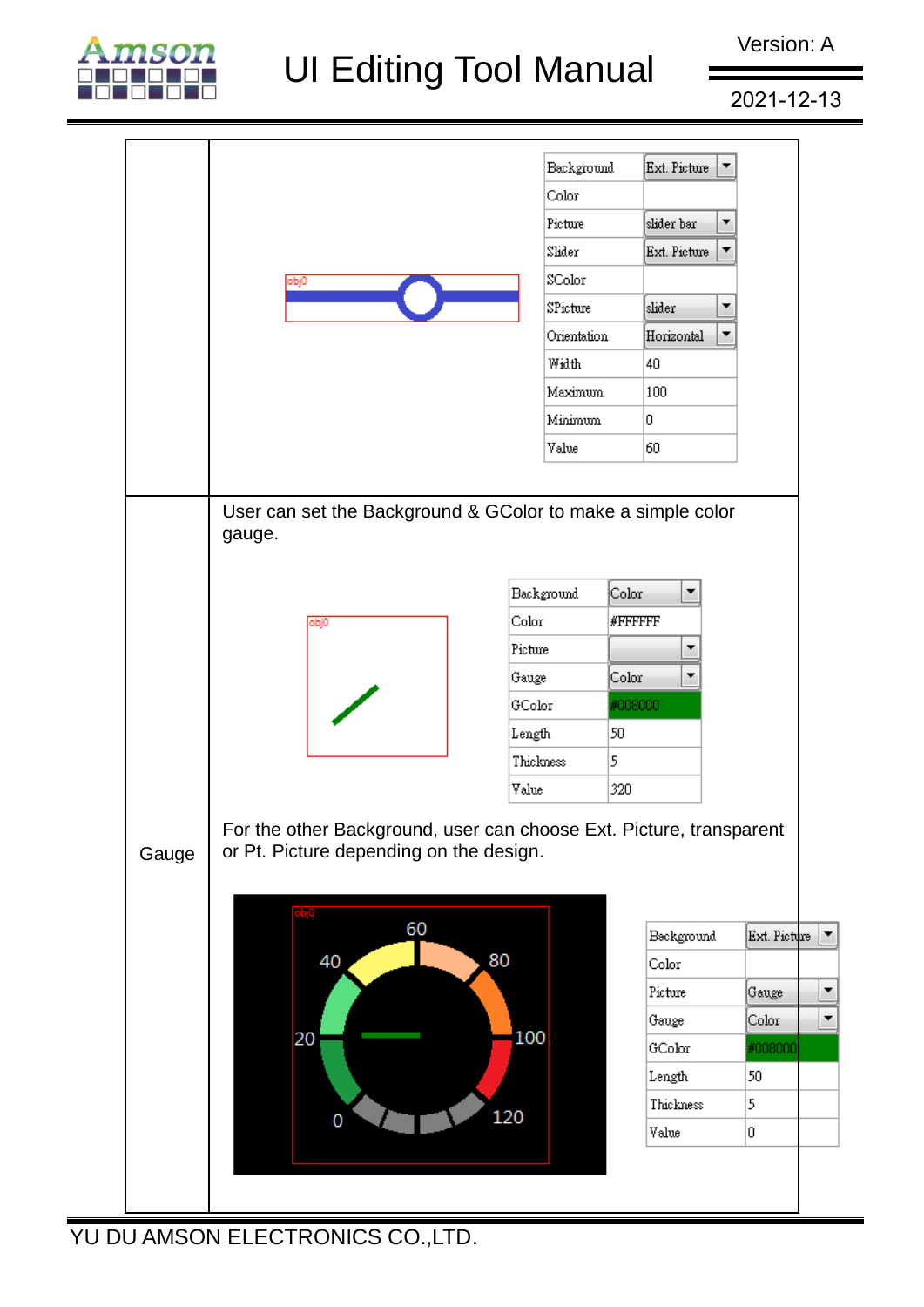

There's a box on the top right corner, in which user can pick the corresponding object to arrange the settings.

|               | Delete      |
|---------------|-------------|
| Object Type   | Object Name |
| <b>Button</b> | obj0        |
| TextBox       | obj1        |
| Number        | obj2        |
| ProgressBar   | obj3        |
| SlideBar      | obj4        |
| Gauge         | obj5        |
|               |             |
| ш             |             |

### **7. Programming** – **All Case-Sensitive**

| <b>HEX Command</b>                               |                                              |                           |                               |                                   |                                                                                                                                                                                                          |                        |  |
|--------------------------------------------------|----------------------------------------------|---------------------------|-------------------------------|-----------------------------------|----------------------------------------------------------------------------------------------------------------------------------------------------------------------------------------------------------|------------------------|--|
| <b>Function</b>                                  | <b>Protocol</b><br><b>Header</b><br>(4Bytes) | <b>Reserve</b><br>(1Byte) | Command<br><b>Type</b><br>(1) | <b>Data</b><br>Length<br>(1Byte)  | <b>Data</b><br>(n Bytes)                                                                                                                                                                                 | <b>CRC</b><br>(2Bytes) |  |
| Adjust<br>Backlight<br><b>PWM</b>                | FELP                                         | 0x00                      | 11                            | $\overline{2}$                    | 0xA8+0x00(0%=off)~0x0A(100%)<br>e.g. Change to 10%<br>0x46,0x45,0x4C,0x50,0x00,0x0B,0x02,0xA8,0x01,<br>0xD9.0x21<br>PWM adjustment range, total10 levels:<br>$0x01=10\%$ ;<br>$0x05=50\%$ ;<br>0x0A=100% | <b>CRC</b><br>2Bytes   |  |
| Adjust<br>Backlight<br><b>PWM</b><br>Response    | <b>FELP</b>                                  | 0x00                      | 11                            | 1                                 | 0x00=succeed:<br>Otherwise failed.                                                                                                                                                                       | <b>CRC</b><br>2Bytes   |  |
| <b>LCD Display</b><br>$On/$ off                  | <b>FELP</b>                                  | 0x00                      | 12                            | 1                                 | 0x00=LCD Display off.<br>0x46,0x45,0x4C,0x50,0x00,0x0C,0x01,0x00,<br>0x8F,0x13<br>0x01=LCD Display on.<br>0x46,0x45,0x4C,0x50,0x00,0x0C,0x01,0x01,<br>0xAE,0x03                                          | <b>CRC</b><br>2Bytes   |  |
| <b>LCD Display</b><br>On/ off<br>Response        | <b>FELP</b>                                  | 0x00                      | 12                            | $\mathbf{1}$                      | 0x00=succeed;<br>$0x01 =$ failed.                                                                                                                                                                        | <b>CRC</b><br>2Bytes   |  |
| Shift UI                                         | <b>FELP</b>                                  | 0x00                      | 36                            | Length<br>of<br>following<br>data | UI name length + UI name                                                                                                                                                                                 | <b>CRC</b><br>2Bytes   |  |
| Shift UI<br>Response                             | <b>FELP</b>                                  | 0x00                      | 36                            | 1                                 | $0x00 = succeed$ :<br>Otherwise failed.                                                                                                                                                                  | <b>CRC</b><br>2Bytes   |  |
| Change<br>Attribute of<br>Object str             | <b>FELP</b>                                  | 0x00                      | 37                            | Length<br>of<br>following<br>data | UI name length +UI name + Object name length +<br>Object name $+$ str length $+$ str                                                                                                                     | <b>CRC</b><br>2Bytes   |  |
| Change<br>Attribute of<br>Object str<br>Response | <b>FELP</b>                                  | 0x00                      | 37                            | 1                                 | 0x00=succeed;<br>Otherwise failed.                                                                                                                                                                       | <b>CRC</b><br>2Bytes   |  |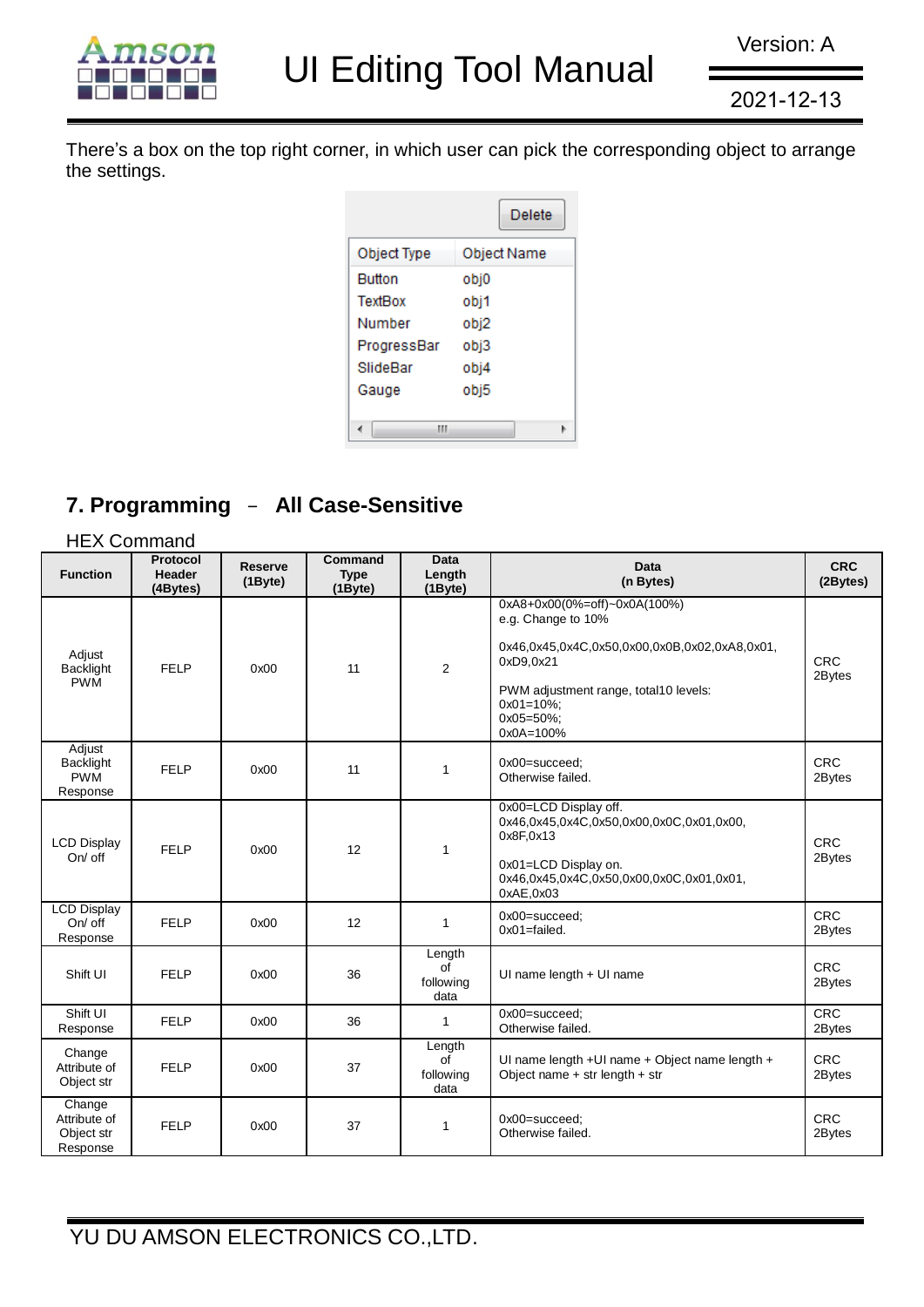

Version: A

2021-12-13

Example of hex command: Command Type  $= 37$ , change contains of str in object name "STULN1" in UI name "standby1" to "ABC". Then the host needs to send following data to LCD module through UART.

| Header<br><b>FELP</b><br>(4 bytes) | Reserve<br>0x00<br>$(1 \text{ byte})$ | Command<br>37<br>(1 byte) | Data<br>lenath<br>$(1 \text{ byte})$ | UI<br>lenath<br>$(1 \text{ byte})^*$ | name UI name:<br>standby1<br>$(8 \text{ bytes})^*$  | Obiect<br>name<br>lenath<br>byte)* | Object<br>name:<br>STULN <sub>1</sub><br>$(6 \text{ bytes})^*$ | str<br>lenath<br>$(1 \text{ byte})^*$ | str:<br>ABC<br>$(3 \text{ bytes})^*$ | <b>CRC</b><br>$(2 \text{ bytes})$ |
|------------------------------------|---------------------------------------|---------------------------|--------------------------------------|--------------------------------------|-----------------------------------------------------|------------------------------------|----------------------------------------------------------------|---------------------------------------|--------------------------------------|-----------------------------------|
| 0x46.0x45.0x4C.0x50                | 0x00                                  | 0x25                      | 0x14                                 | 0x08                                 | 0x73,0x74,<br>0x61,0x6E,<br>0x64,0x62,<br>0x79,0x31 | 0x06                               | 0x53.0x54.<br>0x55.0x4C.<br>0x4E.0x31                          | 3                                     | 0x41.0x42.<br>0x43                   | 0xB1.0x11                         |

Remark: Data length is accumulated by those items with star \* marks. Hence, 1+8+1+6+1+3 = 20 (hex number: 0x14) is Data Length.

The CRC is calculted base on following code

\*\*\*\*\*\*\*\*\*\*\*\*\*\*\*\*\*\*\*\*\*\*\*\*\*\*\*\*\*\*\*\*\*\*\*\*\*

*const unsigned short* CRC\_VALUE=10;

*unsigned short* crc16\_compute(*unsigned char const* \* p\_data, *unsigned int* size, *unsigned short const* \* p\_crc)

```
{
```

```
 unsigned short crc = (p_crc == NULL) ? 0xFFFF : *p_crc;
```
*unsigned int* i;

for (  $i = 0$ ;  $i <$  size;  $i++$ )

{

```
 crc = (unsigned char)(crc >> 8) | (crc << 8);
```
 $\text{crc} \wedge = \text{p\_data[i]}$ ;

crc ^= (*unsigned char*)(crc & 0xFF) >> 4;

 $\text{crc} \wedge = (\text{crc} << 8) << 4;$ 

crc  $\text{Ar} = ((\text{crc } 8 \text{ 0xFF}) < 4) < 1;$ 

```
 }
```
return crc;

```
}
```
\*\*\*\*\*\*\*\*\*\*\*\*\*\*\*\*\*\*\*\*\*\*\*\*\*\*\*\*\*\*\*\*\*\*\*\*\*

Usage Example:

*unsigned short* crc16\_result = crc16\_compute(COMM\_buff, count, &CRC\_VALUE);

//Where count is amount of bytes from Header to last data, for the "Example of Hex Command" shown above, it is from Header to str, the total data length is 27 bytes, hence count=27.

| <u>UNUM IUUN UUNINIU</u>          |                                              |                                 |                                  |                                   |                                                                  |                        |  |  |
|-----------------------------------|----------------------------------------------|---------------------------------|----------------------------------|-----------------------------------|------------------------------------------------------------------|------------------------|--|--|
| <b>Function</b>                   | <b>Protocol</b><br><b>Header</b><br>(4Bvtes) | <b>Reserve</b><br>$(1$ Byte $)$ | Command<br>Type<br>$(1$ Byte $)$ | Data<br>Length<br>$(1$ Byte $)$   | Data<br>(n Bytes)                                                | <b>CRC</b><br>(2Bytes) |  |  |
| Char/ASCII<br>Command             | FELP                                         | 0x00                            | 127                              | Length<br>οf<br>following<br>data | Char/ASCII Command, ended with 0x00.<br>Refer to the list below. | <b>CRC</b><br>2Bytes   |  |  |
| Char/ASCII<br>Command<br>Responds | <b>FELP</b>                                  | 0x00                            | 127                              |                                   | $0x00 = succeed$ ;<br>Otherwise failed.                          | <b>CRC</b><br>2Bytes   |  |  |

#### Char/ASCII Command

Char/ASCII Command List:

| <b>Function</b>                  | Command | Example                  | <b>Description</b>                                                     |
|----------------------------------|---------|--------------------------|------------------------------------------------------------------------|
| Switch UI                        | form    | form main                | Switch to an UI, the UI name is "main"                                 |
| Change str value of an object.   |         | obj.str=test             | Change the str value of an object name called "obj" to "test".         |
| Change color of str of an object |         | $Obj.fcolor=$<br>#ff0000 | Change the str color of an object name called "Obj" to color #ff0000.* |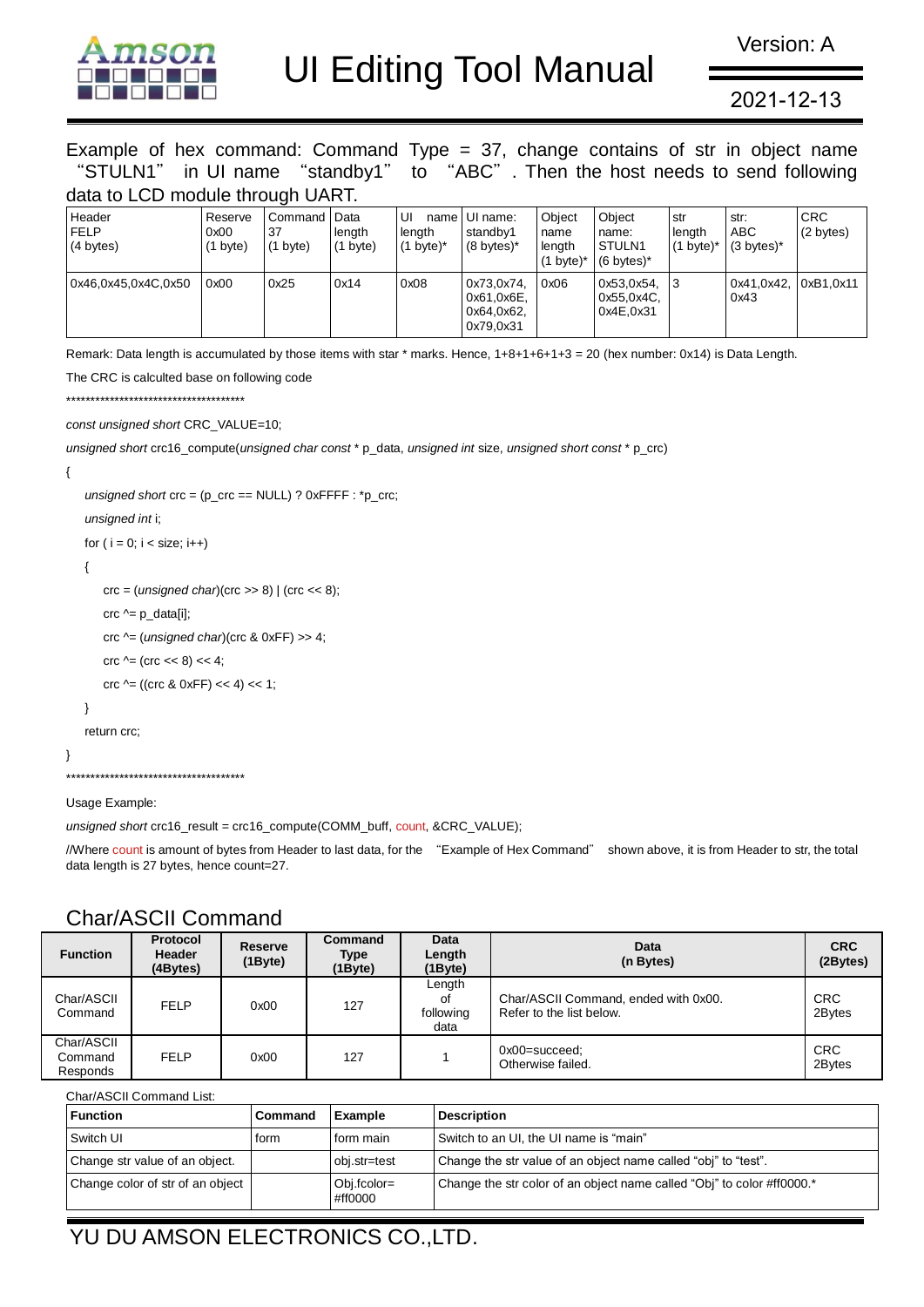

2021-12-13

| Change background type of an<br>object.      | obj.btype=pic<br>obj.btype=ppic<br>obj.btype=bcolor<br>obj.btype=null | pic: change background type of object name "obj" to picture, the size of an<br>picture must have same dimension of object.<br>ppic: change background type of object name "obj" to portion of a picture.<br>bcolor: change background type of object name "obj" to color.<br>null: change background type of object name "obj" to transparent.                                                            |
|----------------------------------------------|-----------------------------------------------------------------------|-----------------------------------------------------------------------------------------------------------------------------------------------------------------------------------------------------------------------------------------------------------------------------------------------------------------------------------------------------------------------------------------------------------|
| Change background picture of<br>an object.   | obj.pic=cat                                                           | Change backgound picture of object name "obj" to picture name cat where cat<br>needs to be exist in the project, and backgound type of "obj" needs to be pic.                                                                                                                                                                                                                                             |
| Change background color of an<br>object.     | Obj.bcolor=#ff00<br>00                                                | Change background color of object name "obj" to color #ff0000 (Red). The<br>background type of "Obj" needs to be bcolor.                                                                                                                                                                                                                                                                                  |
| Change the display location of<br>an object. | $obj.x=160$<br>obj.y=82<br>obj.w=20<br>$obj.h=43$                     | Change x coordinate of display loation of object name "obj" to 160.<br>Change y coordinate of display location of object name "obj" to 82.<br>Caution: x, y is base on upper left corner of an object. Change x, y location not<br>properly may cause the object size is out of LCD display range.<br>Change width of object name "obj" to 20 pixels.<br>Change height of object name "obj" to 43 pixels. |

Remark: Color #ff0000 is hex color code (Red) where is base on RGB color value.

#### Tips on changing background picture of an object with different size between object and picture.

While background of an object is set as picture, the selected picture size must have exactly same size as object. e.g. object size:20\*50 pixels, the picture size also need to be exactly 20\*50 pixels. If user want to change background picture size of an object and treat it as next object size, then user should change object background type to null first, then change object width/height to exactly as same as new picture size, set background picture to new picture name, then set background of object to picture. Following is the procedure,

Example shows below as using object name "NUM12", new picture name is TinyCar\_Red, and its size is 51\*51. Each step means send out that string to LCD Module through UART.

Step 1: NUM12.btype=null

Step 2: NUM12.w=51

Step 3: NUM12.h=51

Step 4: NUM12.pic=TinyCar\_Red

Step 5: NUM12.btype=pic

#### Keyword in Code

User can implement C-Language like code in LCD module to run user's designed process. Following list is keywords in the code.

Code needs to be ended with semicolumn, ";" for each line except condition statement (if else, while, and, for)

| Keyword                                                                                                       | Variable<br><b>Type</b> | Assignable                                                                                                                                                                                                                                                                                                                                                                                                                                                                                                                                                                                  | Return<br><b>Type</b> | <b>Description</b>                                                                                                                                                                                      |  |
|---------------------------------------------------------------------------------------------------------------|-------------------------|---------------------------------------------------------------------------------------------------------------------------------------------------------------------------------------------------------------------------------------------------------------------------------------------------------------------------------------------------------------------------------------------------------------------------------------------------------------------------------------------------------------------------------------------------------------------------------------------|-----------------------|---------------------------------------------------------------------------------------------------------------------------------------------------------------------------------------------------------|--|
| obj.str                                                                                                       | string                  | V                                                                                                                                                                                                                                                                                                                                                                                                                                                                                                                                                                                           | char                  | Object named "obj" and its content is treated as string.                                                                                                                                                |  |
| Examples:<br>TB2.str += " $W$ ";<br>$TB2.str = "Hello World";$<br>TB2.str = $1$ :<br>TB2.str = TB2.str $-2$ ; |                         | Description:<br>Append string "W" to object TB2. If TB2.str contains "H", then TB2.str becomes "HW" after TB2.str += "W";<br>Assign string "Hello World" to TB2.str.<br>Delete last character in the TB2.str.<br>Delete last 2 characters in the TB2.str.                                                                                                                                                                                                                                                                                                                                   |                       |                                                                                                                                                                                                         |  |
| obj.num                                                                                                       | integer/<br>float       | $\vee$                                                                                                                                                                                                                                                                                                                                                                                                                                                                                                                                                                                      | int32 or float        | Object named "obj" and its content istreated as integer (1, 2, -3) or<br>float (-1.2, 2.54), note that the sign "+" shouldn't be used. However,<br>user can set the sign "-" to make a negative number. |  |
| Examples:<br>$NU2num = 1$ :<br>$NU3.num = TB3.num +2.00:$                                                     |                         | Description:<br>Set number to object NU2 to subtract 1. If NU2 was set to 4, then it becomes 3 after this operation.<br>Set number to object NU3 to TB3+2.00. If TB3 was set to 8.00, then NU3 becomes 10.00 after this operation.<br>Float digit must has same digit count set in object after decimal point (digits after decimal of NU3, TB3 and number<br>must keep same).<br>e.g. All have two digits after decimal.<br>NU3 needs to be 0.00 (two digits after decimal)<br>TB3 needs to be 0.00 (two digits after decimal)<br>The number 2 needs to be 2.00 (two digits after decimal) |                       |                                                                                                                                                                                                         |  |
| obj.len                                                                                                       | integer                 | <b>NA</b>                                                                                                                                                                                                                                                                                                                                                                                                                                                                                                                                                                                   | int32                 | Get the current string length (in byte) of the object named "obj".                                                                                                                                      |  |
| Example:<br>if $(TB2!\text{len} > 5)$                                                                         |                         | Description:<br>To judge in conditional routing.<br>If obj.str = "ABCDEF", then obj.len will return number 6 in 4 bytes length. e.g. $0x06$ , $0x00$ , $0x00$ , $0x00$<br>For numbers type of object, Number/ Progress Bar/ Slide Bar/ Gauge object, the return data for this operate will<br>always be 4 bytes sent by LSB order,<br>0x04, 0x00, 0x00, 0x00                                                                                                                                                                                                                                |                       |                                                                                                                                                                                                         |  |